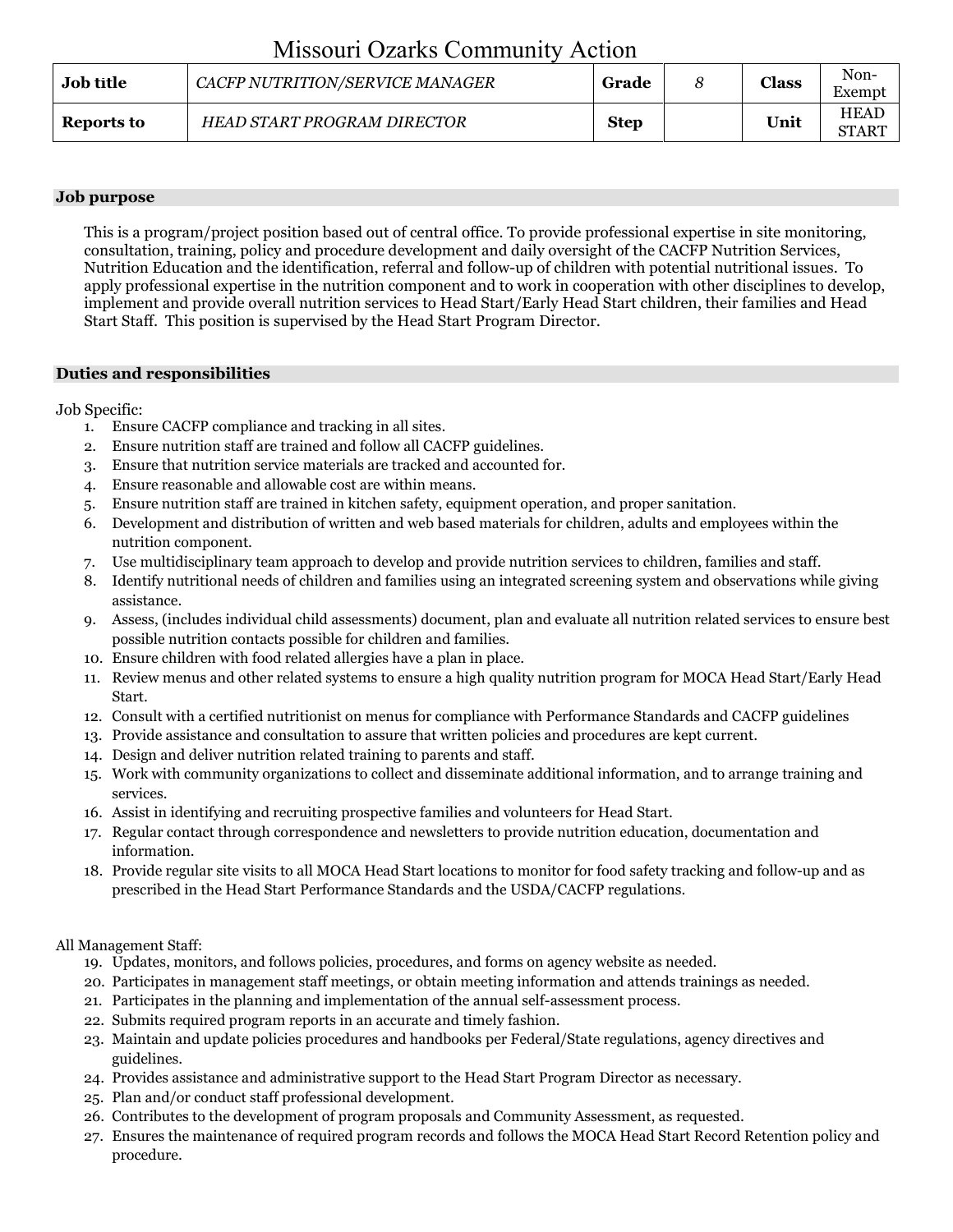# Missouri Ozarks Community Action

| <b>Job title</b> | CACFP NUTRITION/SERVICE MANAGER    | Grade       | Class | Non-<br>Exempt              |
|------------------|------------------------------------|-------------|-------|-----------------------------|
| Reports to       | <b>HEAD START PROGRAM DIRECTOR</b> | <b>Step</b> | Unit  | <b>HEAD</b><br><b>START</b> |

- 28. Participates in annual strategic planning processes.
- 29. Participates in annual budget planning processes.
- 30. Work in cooperation toward common goals with all other areas (Education/Disabilities/ Mental Health/Health/Nutrition/PFCE/Facilities & Transportation/ERSEA) within Head Start Program.
- 31. Perform other duties and tasks as assigned or needed.

### **Integrity**

- 1. Ensure confidentiality of customers, agency, and co-workers.
- 2. Understand and promote the goals and philosophy of Head Start.
- 3. Has general knowledge of and adheres to Head Start performance standards and the agency's mission statement.
- 4. Adheres to the MOCA Standards of Conduct and the NAEYC Code of Ethical Conduct.
- 5. Establish and maintain good working relations with other service providers, including co-workers and community.
- 6. Become familiar with MOCA's Personnel Policy manual and follow policies outlined therein.
- 7. Adhere to MOCA policies and procedures, and Head Start policies and procedures.
- 8. Represent MOCA, its policies and point of view while interacting with other agencies and individuals.
- 9. Attend all staff meetings and required trainings.
- 10. Recognizes and understands the functions of Parent Committee, cooperates with committees, and Head Start Policy Council.
- 11. Works the number of hours designated in personnel action, reports absences to immediate supervisor at least one hour prior to scheduled shift.
- 12. Reports to work area ready to begin work at the assigned time.

#### **Preferred Qualifications**

- 1. Culinary Arts Certification and High School diploma or GED
- 2. One year of professional level experience working in food service
- 3. Impeccable customer service skills.
- 4. Possess excellent communication skills (writing, spelling, listening, and speaking).
- 5. Ability to communicate and work with a variety of people from diverse backgrounds.
- 6. Working knowledge of Community Action and its programs.
- 7. Cooperate as a team member.
- 8. Ability to work without close supervision.
- 9. Utilize time management techniques.
- 10. Proficiency in word processing, spreadsheet, database, and presentation software.
- 11. Demonstrate knowledge and good judgment in matters of policy and procedure.

#### **Minimum requirements**

- 1. High School diploma or GED
- 2. Ability to communicate effectively in both written and oral form.
- 3. Possess basic math skills.
- 4. Computer skills in Microsoft Office, as well as learn other program software
- 5. Exceptional organizational skills, and ability to meet strict deadlines with attention to detail and accuracy. To efficiently determine priorities of a complex work load.
- 6. Continuous and ongoing pursuit of improved education and credentials of this position.
- 7. Ability to become Certified Serve/Safe, CPR/First Aid
- 8. A current physical examination including a TB test. (within 30 days of employment)
- 9. Demonstrate dependable transportation, current insurance, and valid driver's license.
- 10. Able to travel out of area on occasion for training; trips of two to five days.

#### **Direct reports**

Not applicable